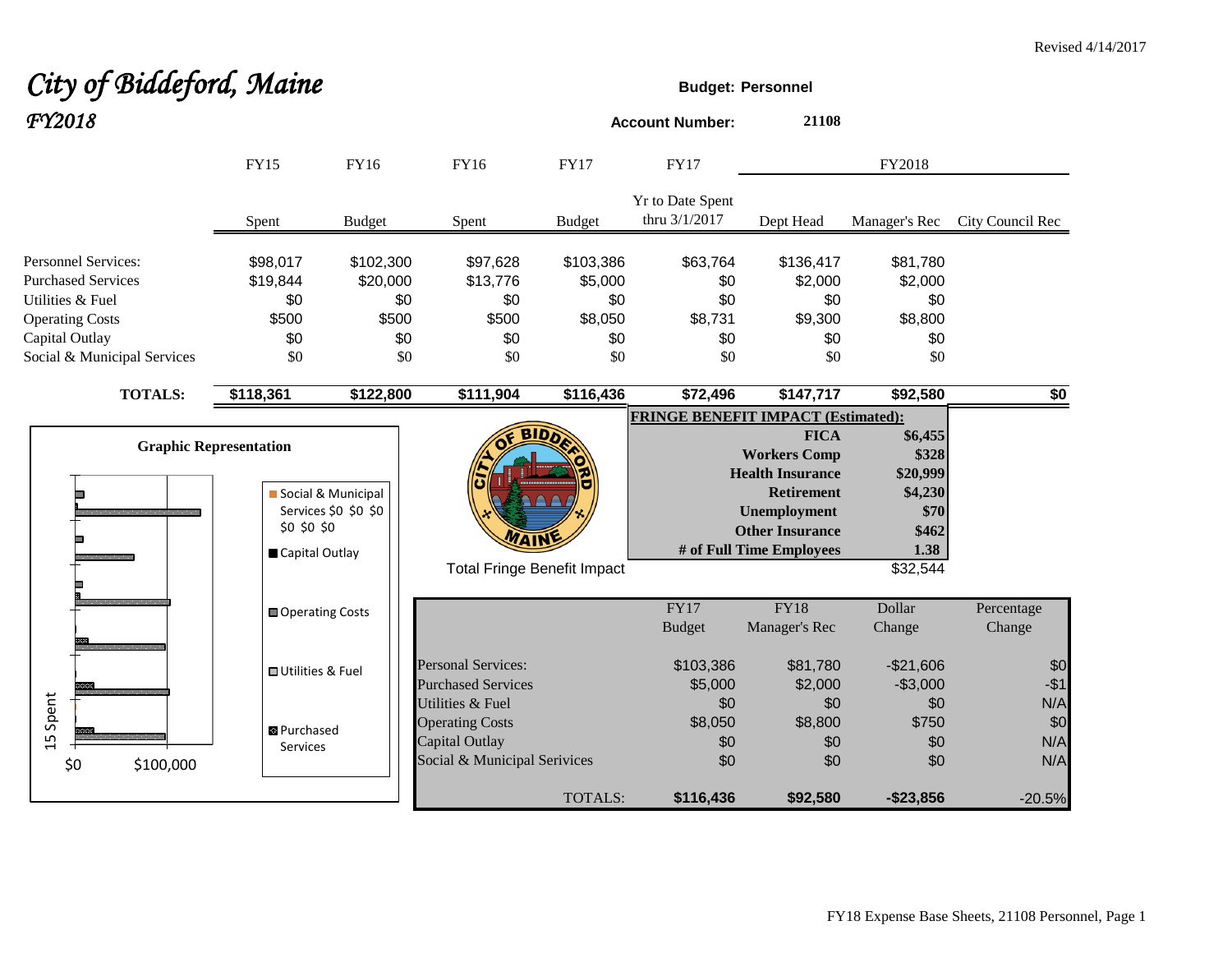# FY2018 Personnel Services

| Account       |                                    | <b>FY15</b> | <b>FY16</b>   | <b>FY16</b> | <b>FY17</b>   | <b>FY17</b>             | FY2018    |           |
|---------------|------------------------------------|-------------|---------------|-------------|---------------|-------------------------|-----------|-----------|
| Number        | Description                        | Spent       | <b>Budget</b> | Spent       | <b>Budget</b> | Yr to Date Spent        | Dept Head | Mgr's Rec |
|               |                                    |             |               |             |               |                         |           |           |
|               | 60101 Dept Manager Salary Exp      | \$61,089    | \$62,543      | \$62,557    | \$62,927      | \$41,540                | \$70,767  | \$70,767  |
|               | 60106 P-T Employee Wage Exp        | \$9,449     | \$9,768       | \$8,217     | \$10,006      | \$4,196                 | \$16,500  | \$9,973   |
|               | 60201 FICA/Medicare-ER Share Exp   | \$4,883     | \$5,771       | \$4,997     | \$6,125       | \$3,221                 | \$6,676   | \$0       |
|               | 60203 457 Plan-Employer Share Exp  | \$796       | \$3,127       | \$1,975     | \$3,776       | \$1,246                 | \$4,303   | \$0       |
|               | 60210 HPHC Ins Employer Share Exp  | \$21,182    | \$19,716      | \$19,220    | \$19,144      | \$12,739                | \$20,980  | \$0       |
|               | 60212 S-T Disability ER Share Exp  | \$27        | \$136         | \$27        | \$141         | \$45                    | \$141     | \$0       |
|               | 60213 L-T Disability ER Share Exp  | \$121       | \$199         | \$148       | \$227         | \$113                   | \$230     | \$0       |
|               | 60216 Delta Dental ER Share        | \$0         | \$0           | \$0         | \$0           | \$0                     | \$0       | \$0       |
|               | 60217 RHSA Plan ER Share           | \$0         | \$0           | \$0         | \$0           | \$270                   | \$780     | \$0       |
|               | 60251 Conferences/Training Expense | \$280       | \$800         | \$299       | \$800         | \$194                   | \$15,800  | \$800     |
|               | 60252 Travel/Mileage Expense       | \$0         | \$0           | \$0         | \$0           | \$0                     | \$0       | \$0       |
|               | 60253 Food/Lodging Expense         | \$0         | \$0           | \$0         | \$0           | \$0                     | \$0       | \$0       |
|               | 60256 Dues/Memberships Expense     | \$190       | \$240         | \$190       | \$240         | \$199                   | \$240     | \$240     |
| <b>Totals</b> |                                    | \$98,017    | \$102,300     | \$97,628    | \$103,386     | \$63,764                | \$136,417 | \$81,780  |
|               |                                    |             |               |             |               |                         |           |           |
|               | <b>FY2018 Purchased Services</b>   |             |               |             |               |                         |           |           |
| Account       |                                    | <b>FY15</b> | FY16          | <b>FY16</b> | <b>FY17</b>   | <b>FY17</b>             | FY2018    |           |
| Number        | Description                        | Spent       | <b>Budget</b> | Spent       | <b>Budget</b> | Yr to Date Spent        | Dept Head | Mgr's Rec |
|               | 60306 Other Prof/Consult Srvs Exp  | \$19,844    | \$20,000      | \$13,776    | \$5,000       | \$0                     | \$2,000   | \$2,000   |
| <b>Totals</b> |                                    | \$19,844    | \$20,000      | \$13,776    | \$5,000       | \$0                     | \$2,000   | \$2,000   |
|               | <b>FY2018 Utilities &amp; Fuel</b> |             |               |             |               |                         |           |           |
| Account       |                                    | <b>FY15</b> | FY16          | FY16        | <b>FY17</b>   | <b>FY17</b>             | FY2018    |           |
| Number        | Description                        | Spent       | <b>Budget</b> | Spent       | <b>Budget</b> | <b>Yr to Date Spent</b> | Dept Head | Mgr's Rec |
|               | FY2018 Other Operating Costs       |             |               |             |               |                         |           |           |
|               |                                    |             |               |             |               |                         |           |           |
| Account       |                                    | <b>FY15</b> | FY16          | FY16        | <b>FY17</b>   | <b>FY17</b>             | FY2018    |           |
| Number        | Description                        | Spent       | <b>Budget</b> | Spent       | <b>Budget</b> | Yr to Date Spent        | Dept Head | Mgr's Rec |
|               | 60500 Admin/Office Supp/Eqt Non-Ca | \$300       | \$300         | \$300       | \$300         | \$274                   | \$300     | \$300     |
|               | 60501 Operating Supp/Eqt Non-Cap   | \$200       | \$200         | \$200       | \$7,750       | \$8,457                 | \$9,000   | \$8,500   |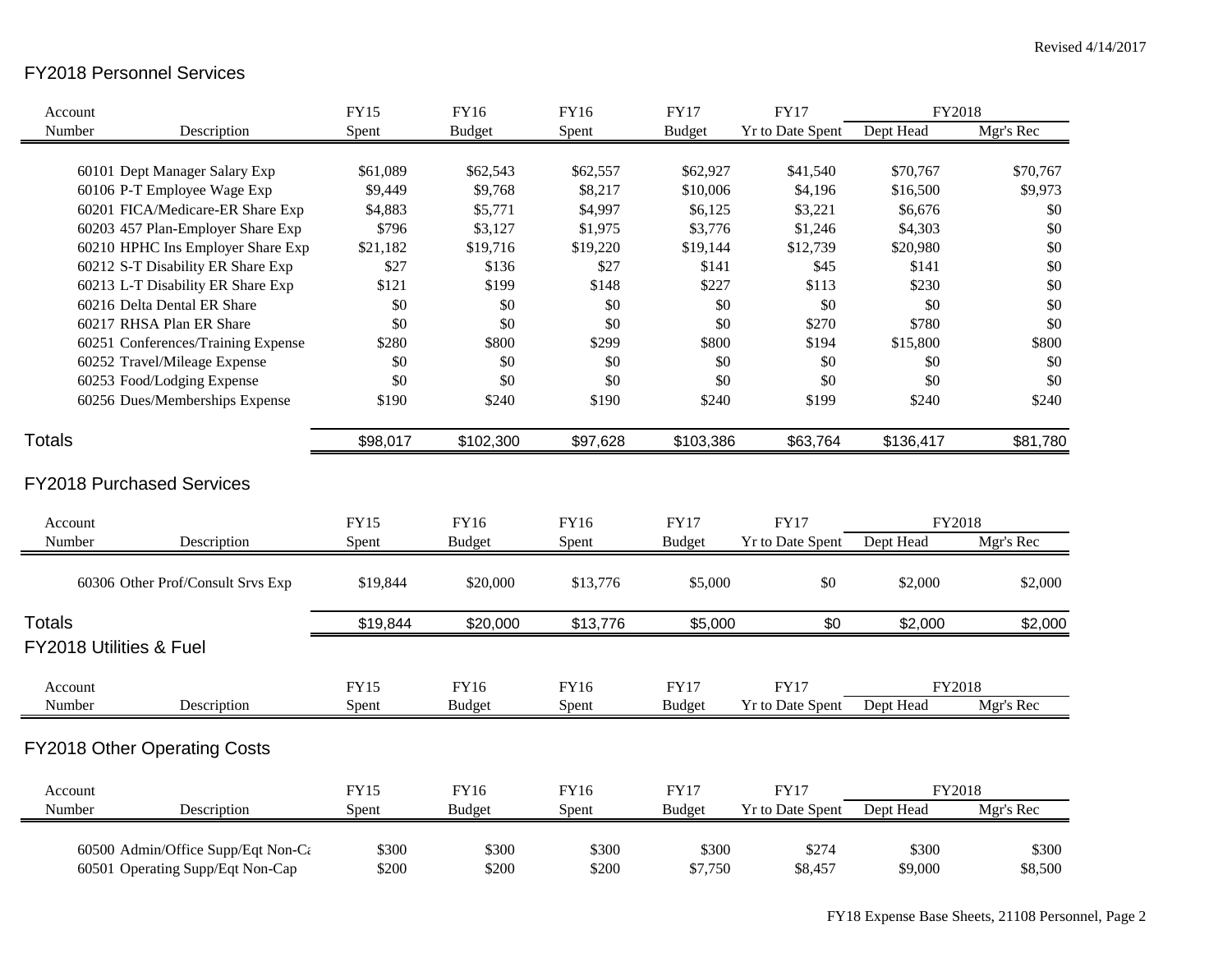| ___<br>⊺otals | $F\cap\cap$<br>ນບດ | $\sim$ $\sim$ $\sim$<br>ააიდ | \$500 | <b>OFC</b><br>. U<br>u.uu | \$8.<br>$\overline{\phantom{a}}$ | \$9.300 | onr<br>.<br>$\cdots$ |
|---------------|--------------------|------------------------------|-------|---------------------------|----------------------------------|---------|----------------------|
|               |                    |                              |       |                           |                                  |         |                      |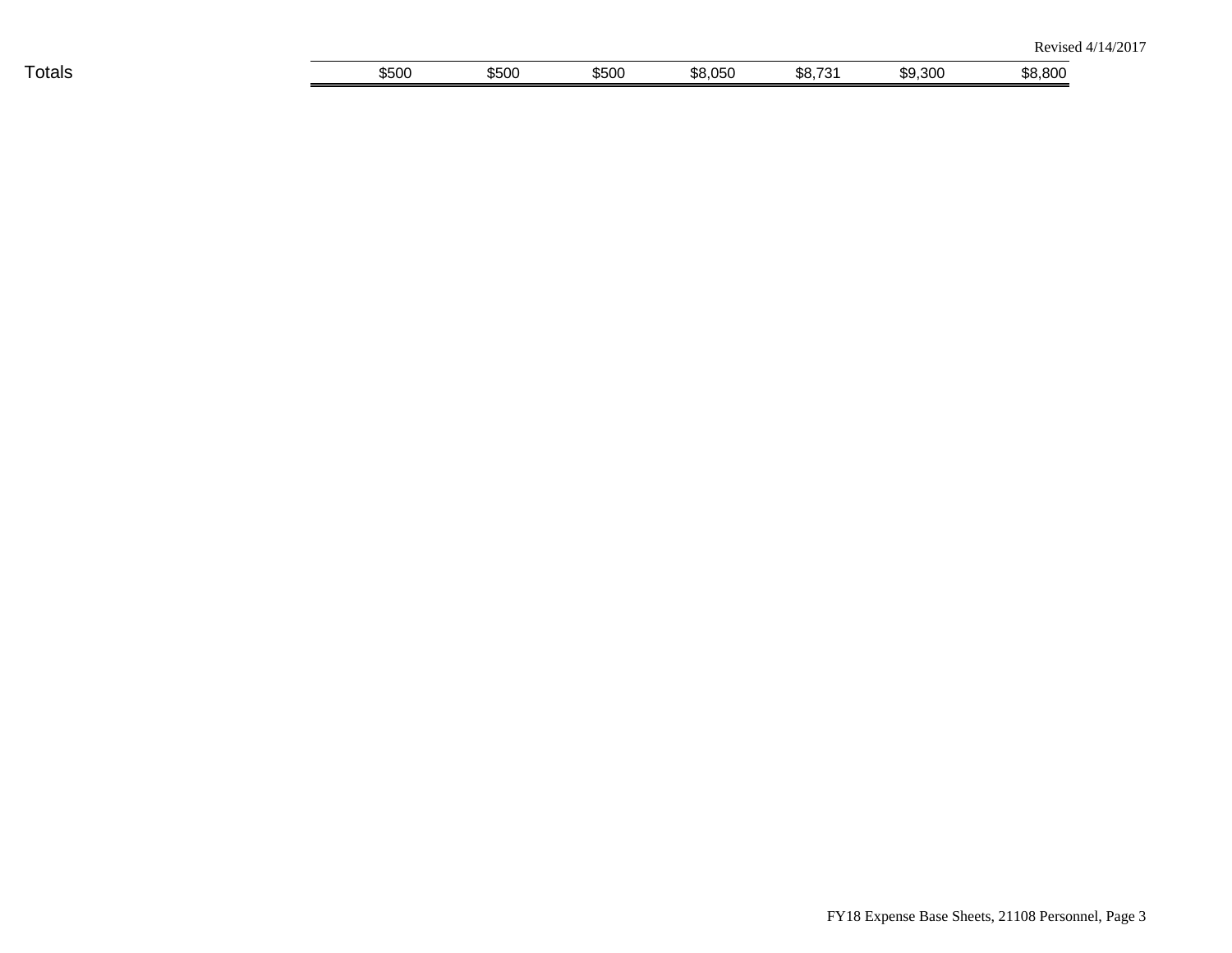#### DEPARTMENT PERSONAL SERVICES BUDGET WORKSHEET Fiscal Year 2018 BUDGET

| DEPARTMENT:                                         | 21108        | Personnel       |                                     |                      |                        |         |                                                    |
|-----------------------------------------------------|--------------|-----------------|-------------------------------------|----------------------|------------------------|---------|----------------------------------------------------|
|                                                     |              |                 | <b>YEAREND</b><br><b>ANNUALIZED</b> |                      | <b>CITY MANAGER</b>    | COUNCIL |                                                    |
| <b>CLASSIFICATION</b>                               | <b>RANGE</b> | <b>POSITION</b> | TOTAL                               | REOUESTED            | RECOMMEND.             | APPROP. | <b>NAME</b>                                        |
| Human Resources Director<br><b>HR Benefit Clerk</b> |              |                 | \$70,496<br>\$9.935                 | \$70,767<br>\$16,500 | \$70,767<br>\$9,972.91 |         | <b>MARCELLA FAUCHER</b><br><b>CONSTANCE RANSOM</b> |

| TOTAL BUDGETED POSITIONS | \$80.431 | \$87.267 | \$80.740 |  |
|--------------------------|----------|----------|----------|--|
|                          |          |          |          |  |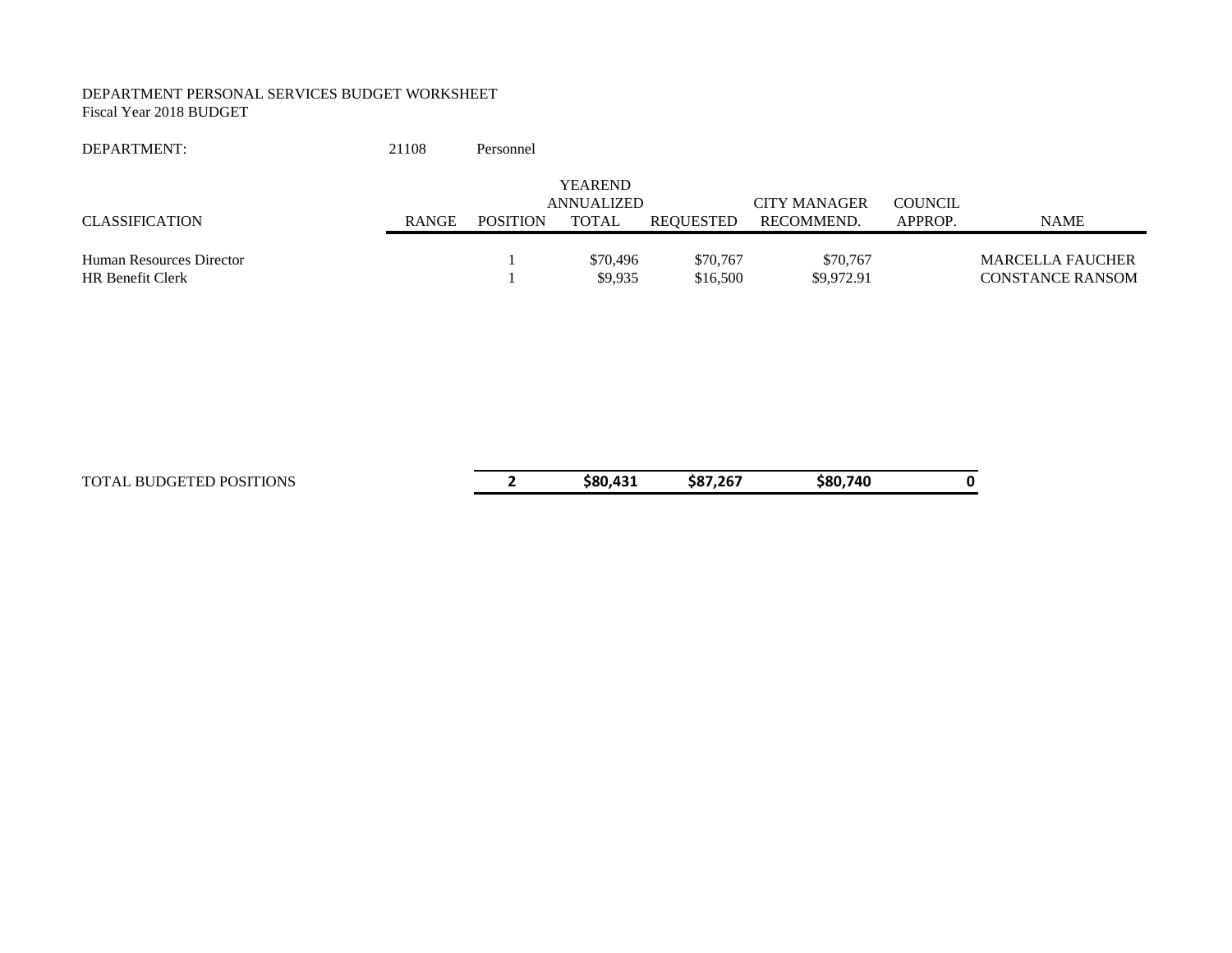

April 14, 2017 **Department:** Personnel

Account Title: Dept Manager Salary Exp

Department Number: 21108 Account Number: 60101

| FY2015      | FY 2016       | FY 2016     | FY 2017       | FY 2017       |
|-------------|---------------|-------------|---------------|---------------|
| Actual      | <b>Budget</b> | Actual      | <b>Budget</b> | Est. Expended |
|             |               |             |               |               |
| \$61,088.86 | \$62,543.00   | \$62,556.63 | \$62,927.00   | \$65,556.00   |

| FY-2018       | Department  | City Mgr       | Council | Increase   |
|---------------|-------------|----------------|---------|------------|
|               | Reguest     | Recommendation | Action  | (Decrease) |
| <b>Budget</b> | \$70,767.14 | \$70,767.14    |         | \$7,840.14 |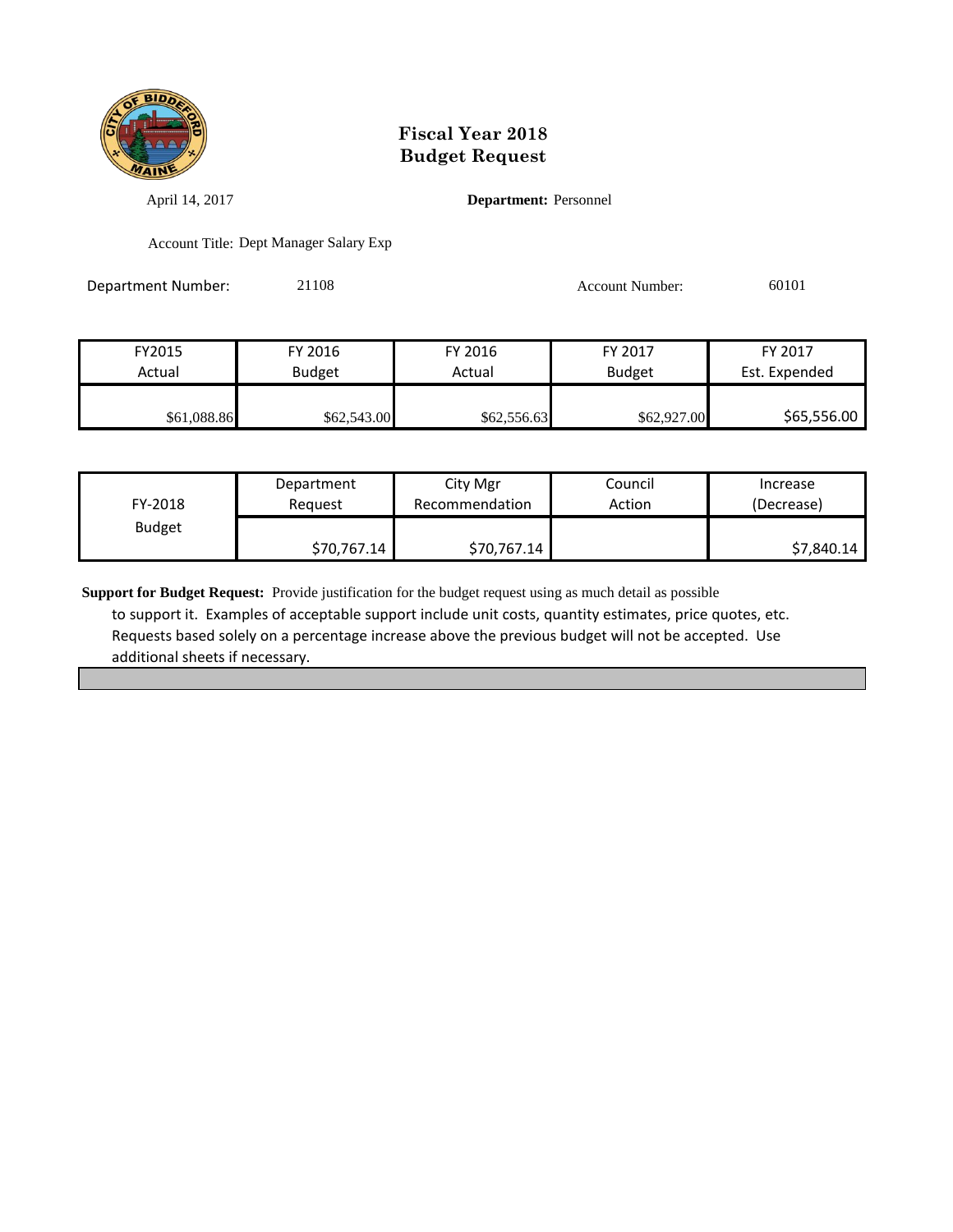

April 14, 2017 **Department:** Personnel

Account Title: P-T Employee Wage Exp

Department Number: 21108 21108 Account Number: 60106

| FY2015     | FY 2016       | FY 2016    | FY 2017       | FY 2017       |
|------------|---------------|------------|---------------|---------------|
| Actual     | <b>Budget</b> | Actual     | <b>Budget</b> | Est. Expended |
|            |               |            |               |               |
| \$9,449.18 | \$9,768.00    | \$8,216.87 | \$10,006.00   | \$10,006.00   |

| FY-2018       | Department  | City Mgr       | Council | Increase      |
|---------------|-------------|----------------|---------|---------------|
|               | Reauest     | Recommendation | Action  | (Decrease)    |
| <b>Budget</b> | \$16,500.00 | \$9,972.91     |         | (\$10,006.00) |

**Support for Budget Request:** Provide justification for the budget request using as much detail as possible to support it. Examples of acceptable support include unit costs, quantity estimates, price quotes, etc. Requests based solely on a percentage increase above the previous budget will not be accepted. Use additional sheets if necessary.

P/T Staffing HR - Increase Hours From 12 to 20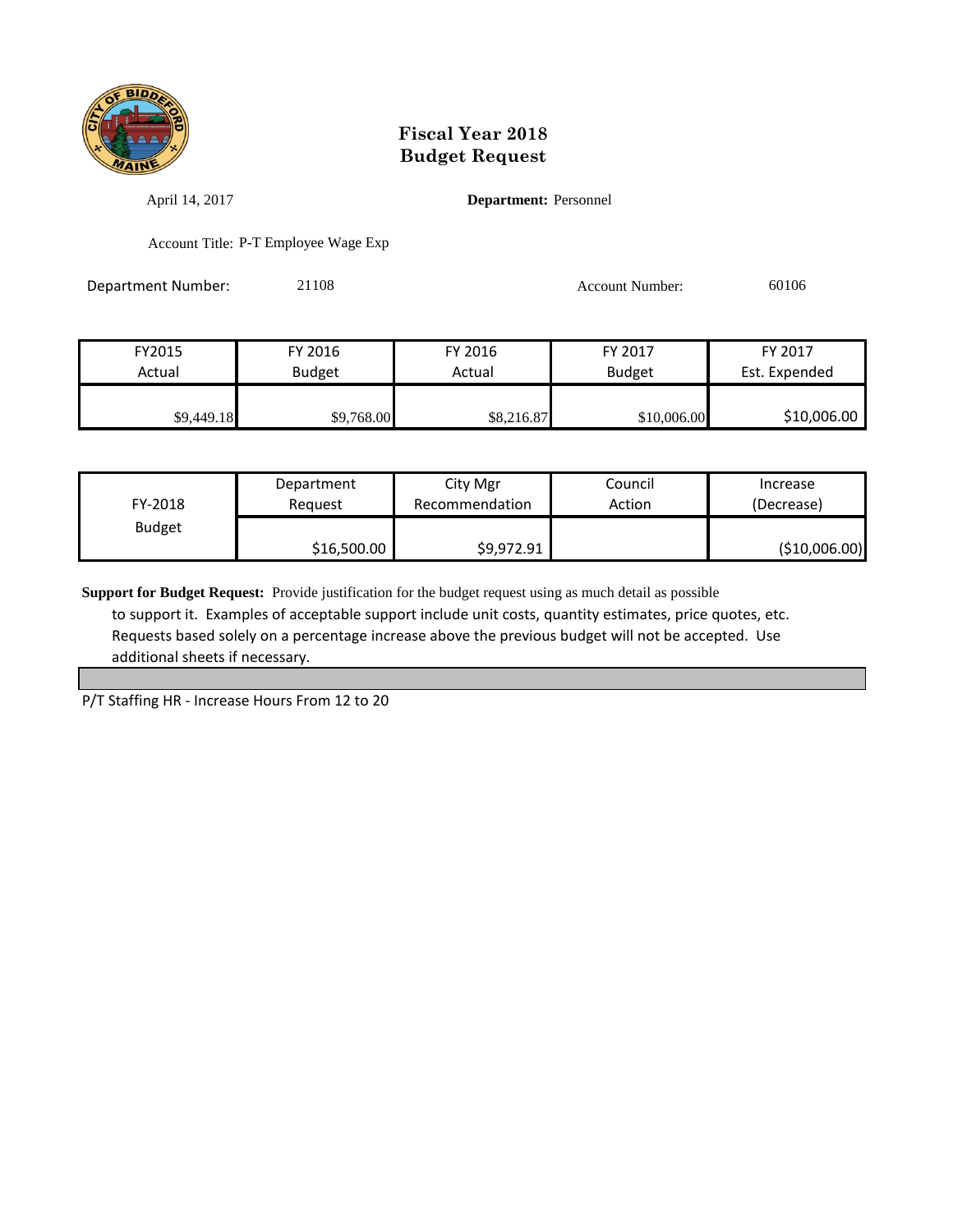

April 14, 2017 **Department:** Personnel

Account Title: FICA/Medicare-ER Share Exp

Department Number: 21108 Account Number: 60201

| FY2015                  | FY 2016    | FY 2016    | FY 2017       | FY 2017       |
|-------------------------|------------|------------|---------------|---------------|
| Actual<br><b>Budget</b> |            | Actual     | <b>Budget</b> | Est. Expended |
|                         |            |            |               |               |
| \$4,883.02              | \$5,771.00 | \$4,996.84 | \$6,125.00    | \$6,125.00    |

| FY-2018       | Department | City Mgr       | Council | Increase     |
|---------------|------------|----------------|---------|--------------|
|               | Reauest    | Recommendation | Action  | (Decrease)   |
| <b>Budget</b> | \$6,675.94 | \$6,455.00     |         | (56, 125.00) |

**Support for Budget Request:** Provide justification for the budget request using as much detail as possible to support it. Examples of acceptable support include unit costs, quantity estimates, price quotes, etc. Requests based solely on a percentage increase above the previous budget will not be accepted. Use additional sheets if necessary.

Increased Cost P/T Staffing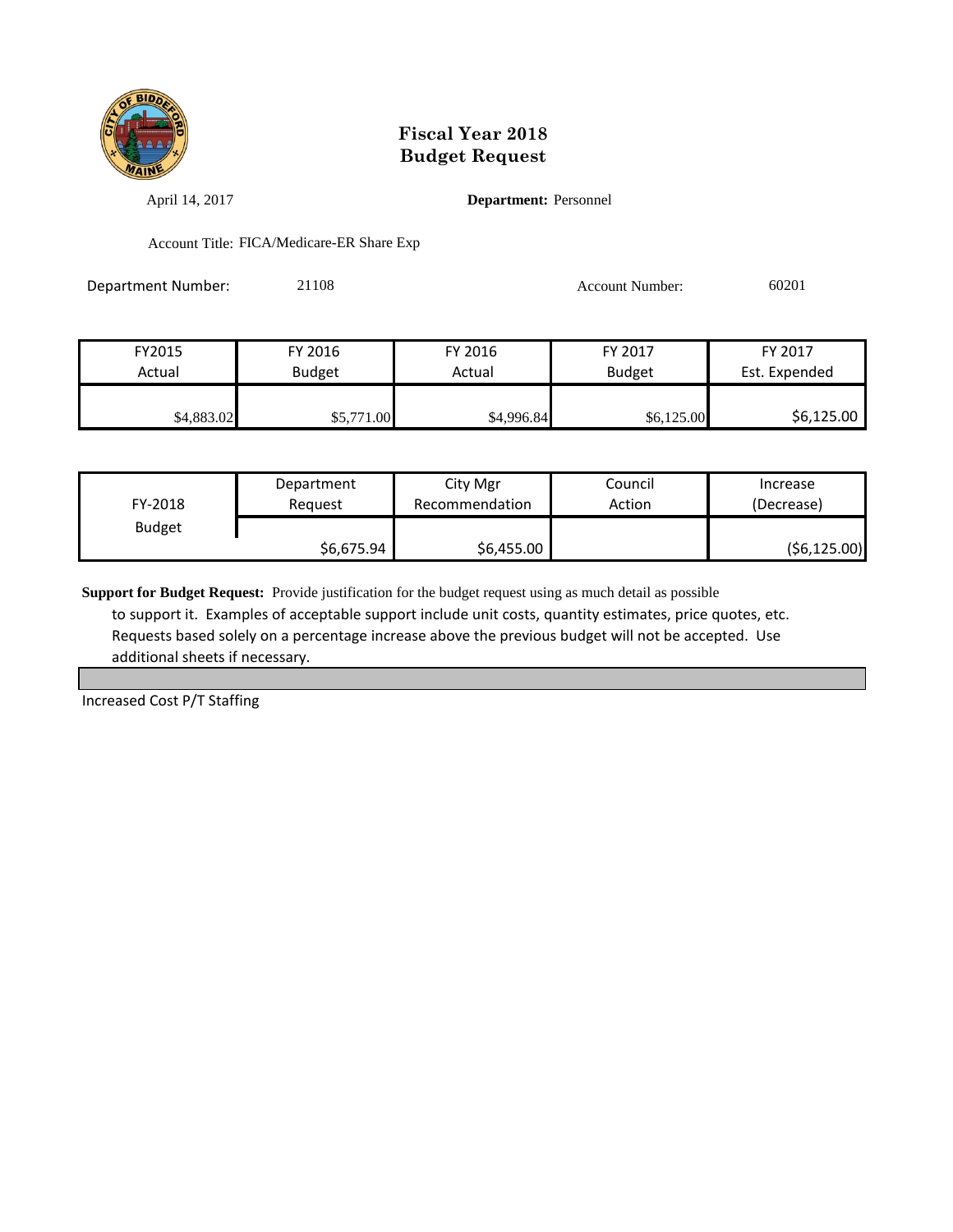

April 14, 2017 **Department:** Personnel

Account Title: 457 Plan-Employer Share Exp

Department Number: 21108 Account Number: 60203

| FY2015   | FY 2016       | FY 2016    | FY 2017       | FY 2017       |
|----------|---------------|------------|---------------|---------------|
| Actual   | <b>Budget</b> | Actual     | <b>Budget</b> | Est. Expended |
|          |               |            |               |               |
| \$796.01 | \$3,127.00    | \$1,974.58 | \$3,776.00    | \$3,776.00    |

| FY-2018       | Department | City Mgr       | Council | Increase    |
|---------------|------------|----------------|---------|-------------|
|               | Reauest    | Recommendation | Action  | (Decrease)  |
| <b>Budget</b> | \$4,303.19 | \$4,229.76     |         | (53,776.00) |

**Support for Budget Request:** Provide justification for the budget request using as much detail as possible to support it. Examples of acceptable support include unit costs, quantity estimates, price quotes, etc. Requests based solely on a percentage increase above the previous budget will not be accepted. Use additional sheets if necessary.

Employer Contribution Amount Increased from 5% to 6%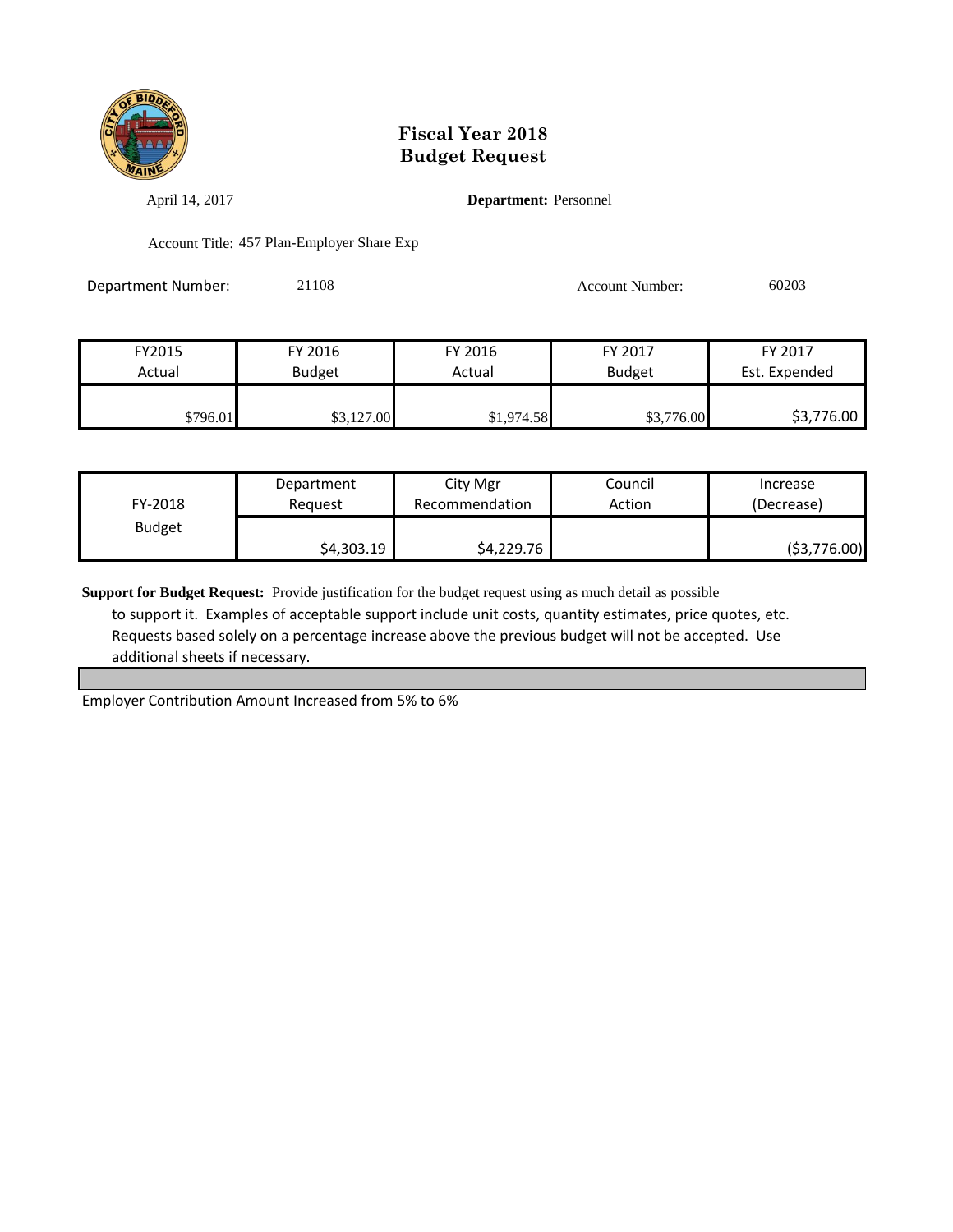

April 14, 2017 **Department:** Personnel

Account Title: HPHC Ins Employer Share Exp

Department Number: 21108 Account Number: 60210

| FY2015      | FY 2016       | FY 2016     | FY 2017       | FY 2017       |
|-------------|---------------|-------------|---------------|---------------|
| Actual      | <b>Budget</b> | Actual      | <b>Budget</b> | Est. Expended |
|             |               |             |               |               |
| \$21,182.26 | \$19,716.00   | \$19,219.59 | \$19,144.00   | \$19,144.00   |

| FY-2018       | Department  | City Mgr       | Council | Increase   |
|---------------|-------------|----------------|---------|------------|
|               | Reauest     | Recommendation | Action  | (Decrease) |
| <b>Budget</b> | \$20,979.64 | \$20,998.96    |         | \$1,854.96 |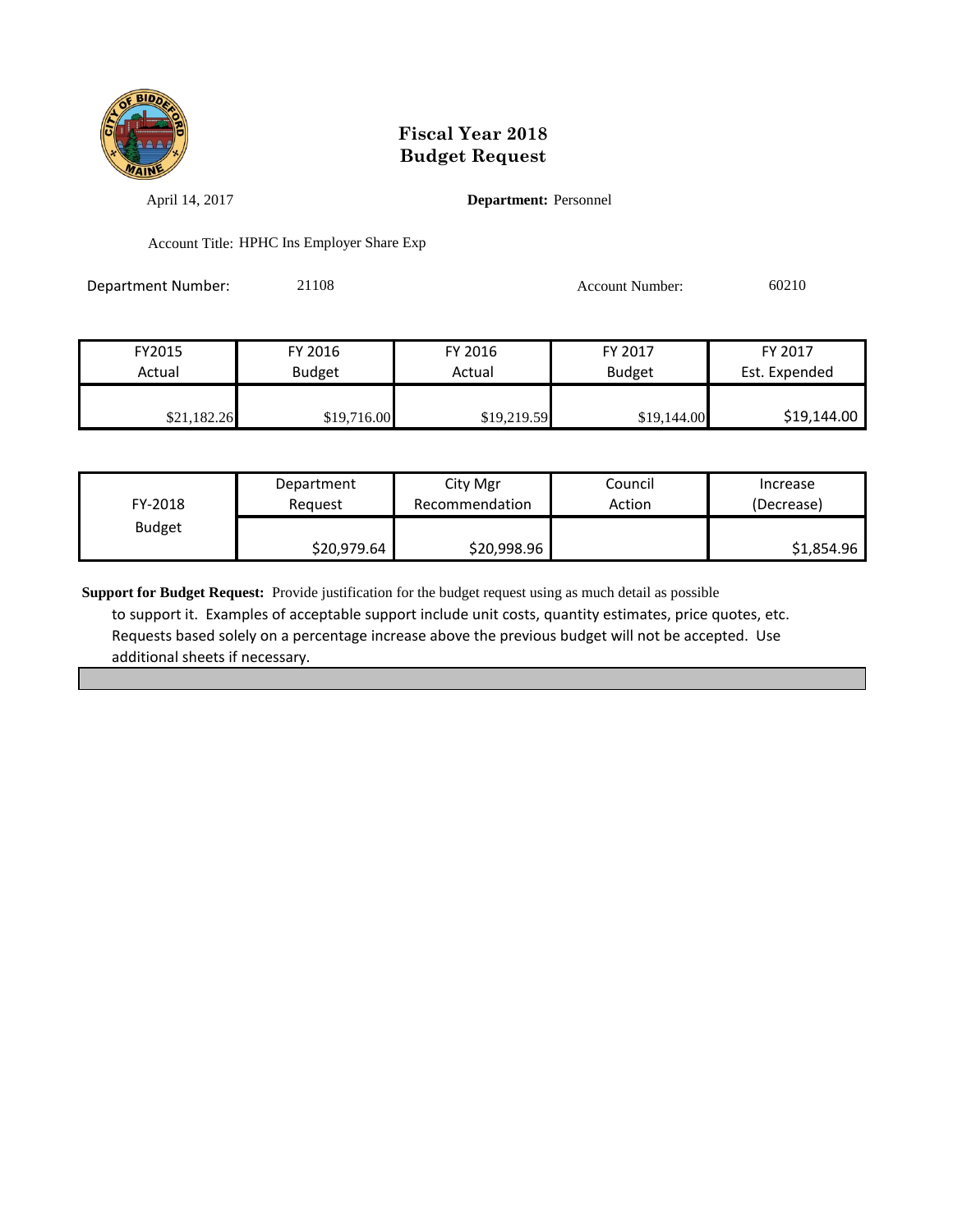

April 14, 2017 **Department:** Personnel

Account Title: S-T Disability ER Share Exp

Department Number: 21108 Account Number: 60212

| FY2015  | FY 2016       | FY 2016 | FY 2017       | FY 2017       |
|---------|---------------|---------|---------------|---------------|
| Actual  | <b>Budget</b> | Actual  | <b>Budget</b> | Est. Expended |
|         |               |         |               |               |
| \$26.62 | \$136.00      | \$26.57 | \$141.00      | \$141.00      |

| FY-2018       | Department | City Mgr       | Council | Increase   |
|---------------|------------|----------------|---------|------------|
|               | Reauest    | Recommendation | Action  | (Decrease) |
| <b>Budget</b> | \$141.00   | \$141.00       |         | (\$141.00) |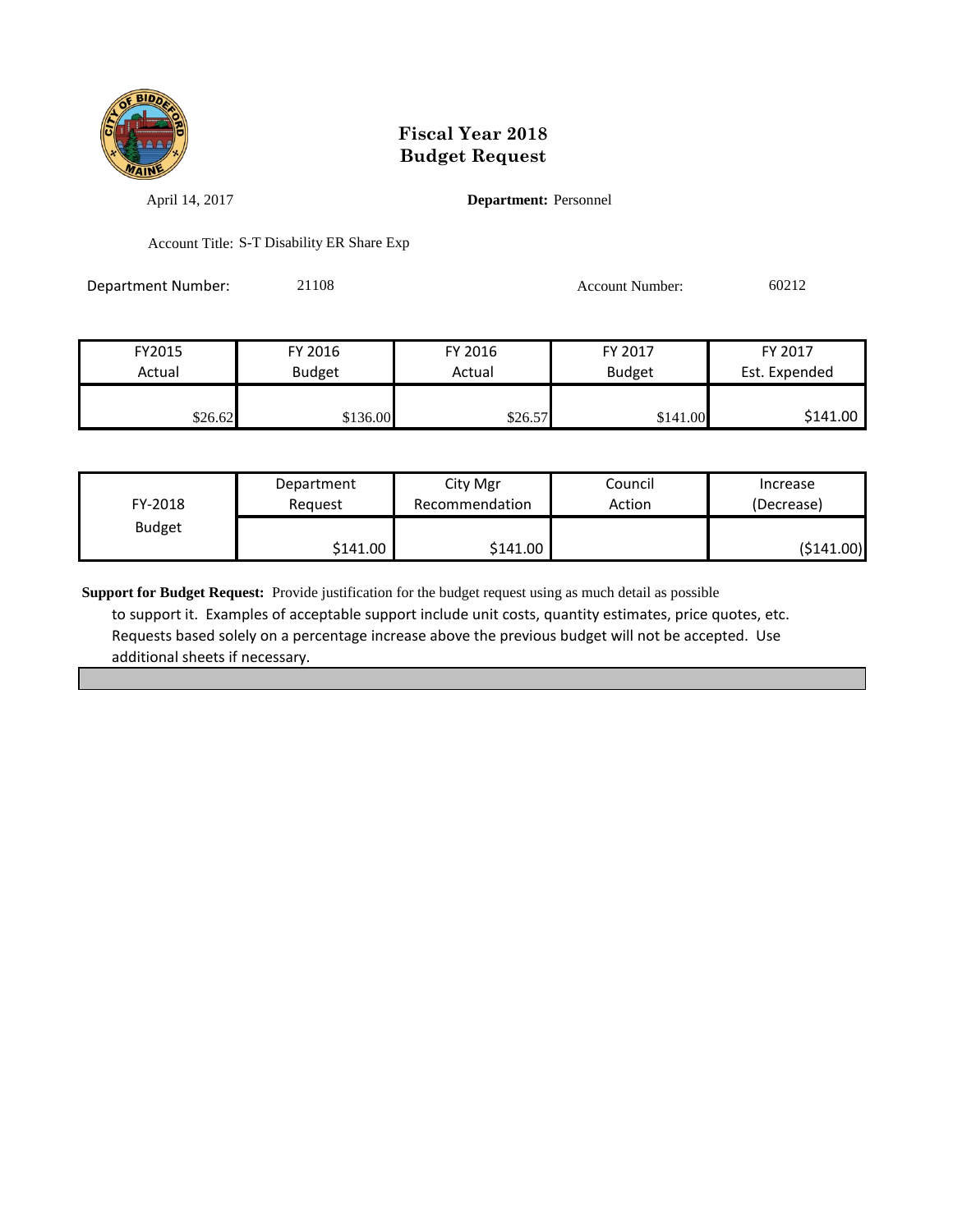

April 14, 2017 **Department:** Personnel

Account Title: L-T Disability ER Share Exp

Department Number: 21108 Account Number: 60213

| FY2015   | FY 2016       | FY 2016  | FY 2017       | FY 2017       |
|----------|---------------|----------|---------------|---------------|
| Actual   | <b>Budget</b> | Actual   | <b>Budget</b> | Est. Expended |
|          |               |          |               |               |
| \$121.10 | \$199.00      | \$147.59 | \$227.00      | \$227.00      |

| FY-2018       | Department | City Mgr       | Council | Increase   |
|---------------|------------|----------------|---------|------------|
|               | Reguest    | Recommendation | Action  | (Decrease) |
| <b>Budget</b> | \$229.61   | \$253.80       |         | (\$227.00) |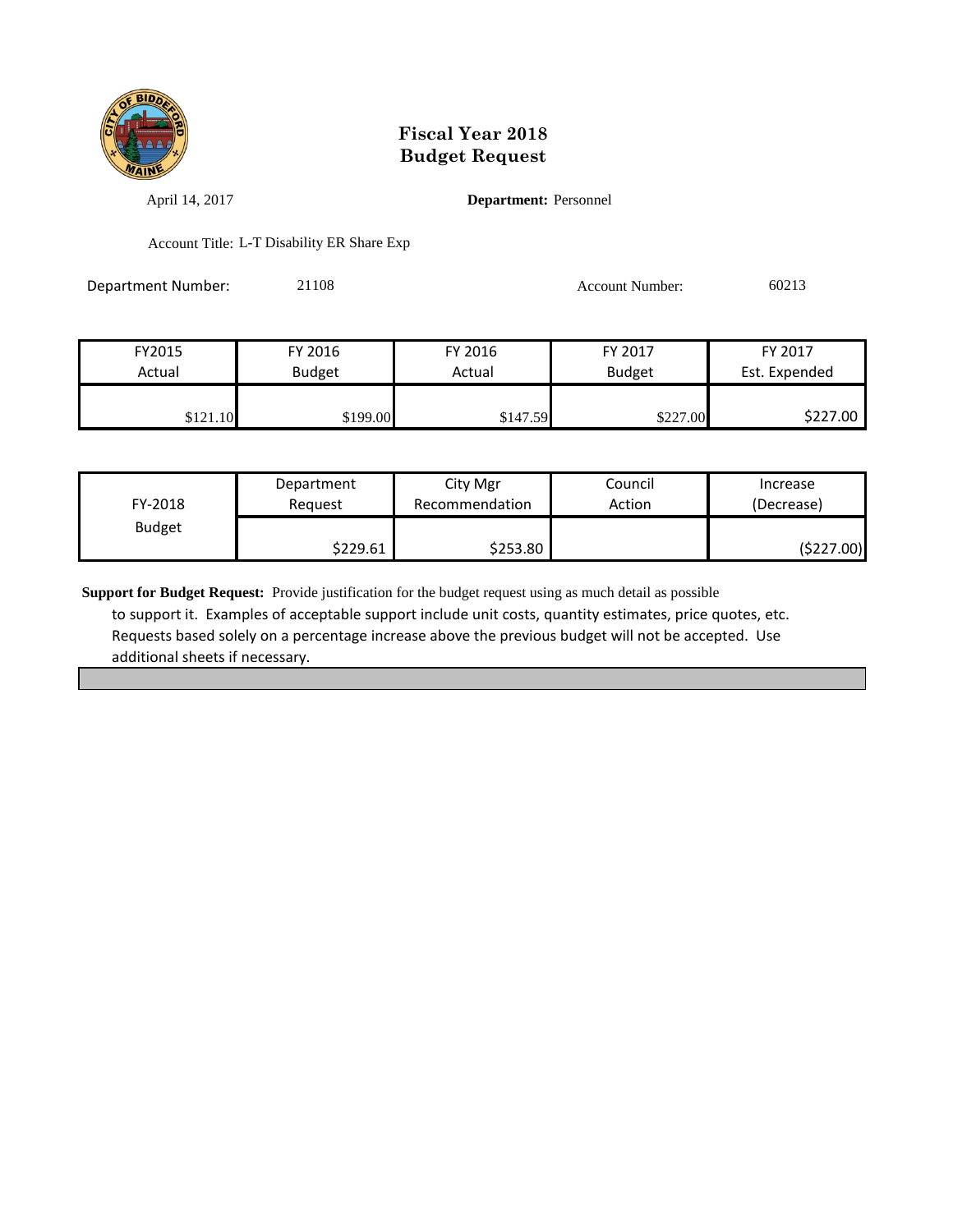

April 14, 2017 **Department:** Personnel

Account Title: Delta Dental ER Share

Department Number: 21108 Account Number: 60216

| FY2015 | FY 2016       | FY 2016 | FY 2017       | FY 2017       |
|--------|---------------|---------|---------------|---------------|
| Actual | <b>Budget</b> | Actual  | <b>Budget</b> | Est. Expended |
|        |               |         |               |               |
| \$0.00 | \$0.00        | \$0.00  | \$0.00        |               |

| FY-2018       | Department | City Mgr       | Council | Increase   |
|---------------|------------|----------------|---------|------------|
|               | Reguest    | Recommendation | Action  | (Decrease) |
| <b>Budget</b> |            |                |         | \$0.00     |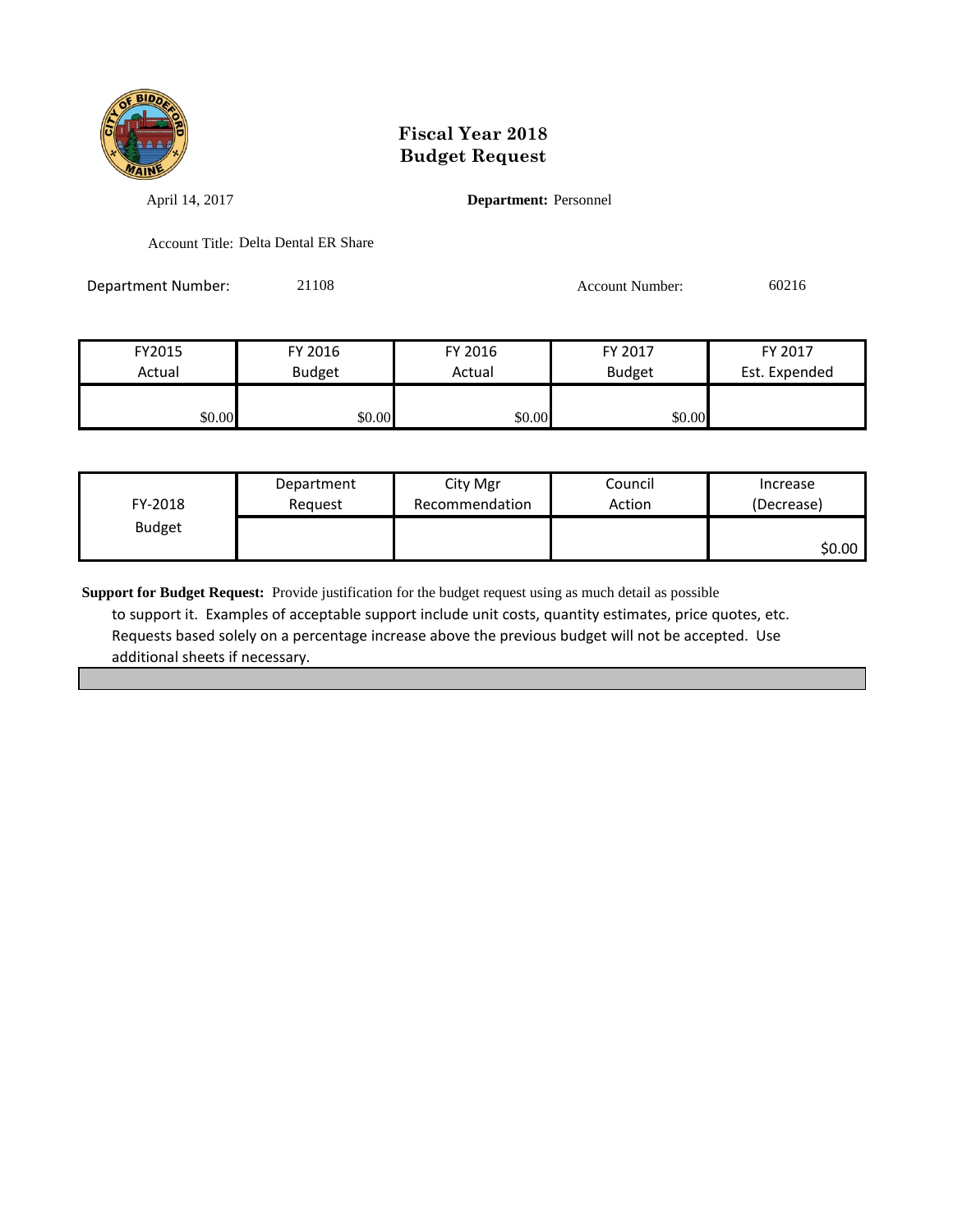

April 14, 2017 **Department:** Personnel

Account Title: RHSA Plan ER Share

Department Number: 21108 Account Number: 60217

| FY2015 | FY 2016       | FY 2016 | FY 2017       | FY 2017       |
|--------|---------------|---------|---------------|---------------|
| Actual | <b>Budget</b> | Actual  | <b>Budget</b> | Est. Expended |
|        |               |         |               |               |
| \$0.00 | \$0.00        | \$0.00  | \$0.00        | \$540.00      |

| FY-2018       | Department | City Mgr       | Council | Increase   |
|---------------|------------|----------------|---------|------------|
|               | Reauest    | Recommendation | Action  | (Decrease) |
| <b>Budget</b> | \$780.00   | \$780.00       |         | \$0.00     |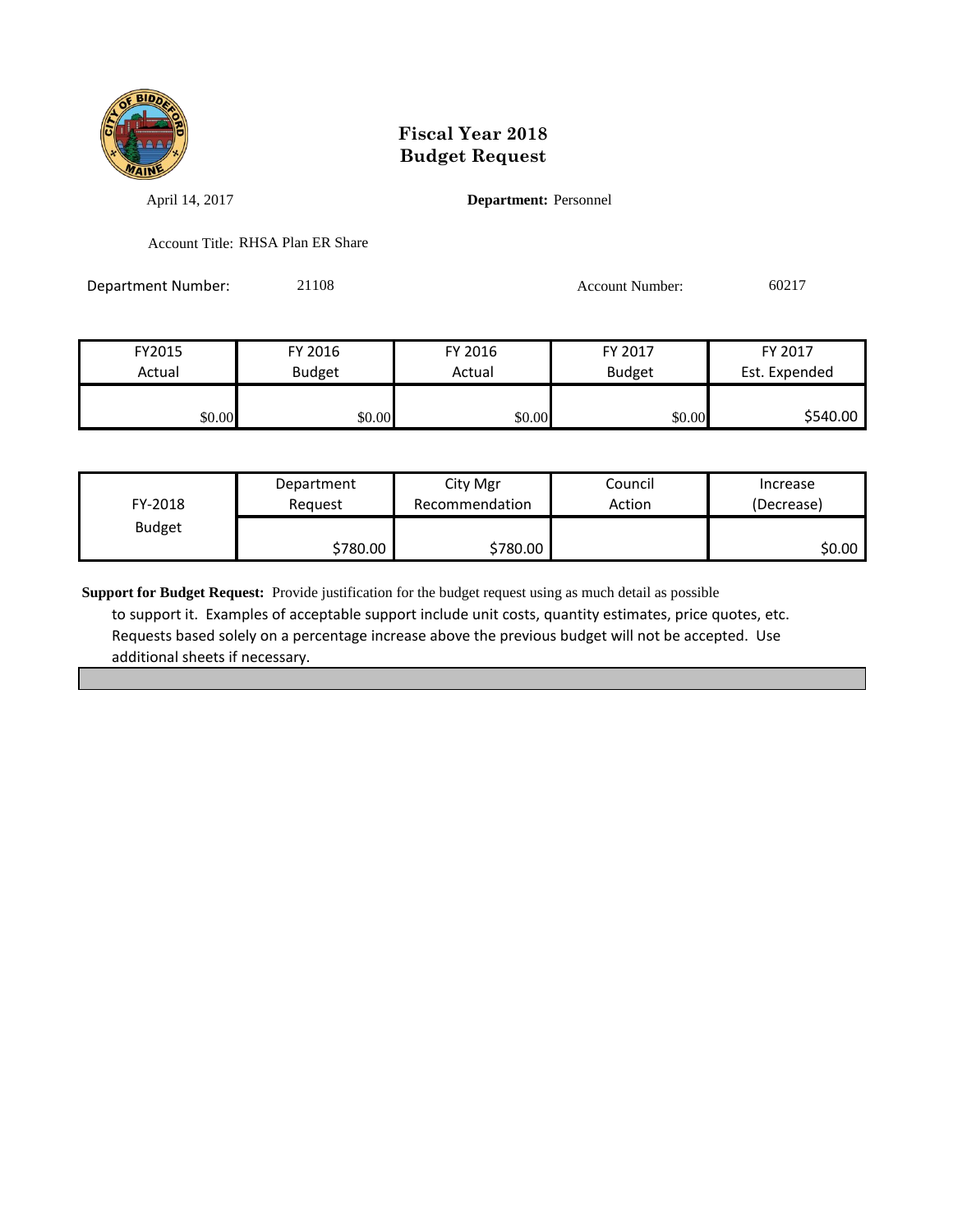

April 14, 2017 **Department:** Personnel

Account Title: Conferences/Training Expense

Department Number: 21108 Account Number: 60251

| FY2015   | FY 2016       | FY 2016  | FY 2017       | FY 2017       |
|----------|---------------|----------|---------------|---------------|
| Actual   | <b>Budget</b> | Actual   | <b>Budget</b> | Est. Expended |
|          |               |          |               |               |
| \$279.73 | \$800.00      | \$299.34 | \$800.00      | \$800.00      |

| FY-2018       | Department  | City Mgr       | Council | Increase   |
|---------------|-------------|----------------|---------|------------|
|               | Reauest     | Recommendation | Action  | (Decrease) |
| <b>Budget</b> | \$15,800.00 | \$800.00       |         | (\$800.00) |

**Support for Budget Request:** Provide justification for the budget request using as much detail as possible to support it. Examples of acceptable support include unit costs, quantity estimates, price quotes, etc. Requests based solely on a percentage increase above the previous budget will not be accepted. Use additional sheets if necessary.

Munis HR Module Setup and Training HR Annual Trainings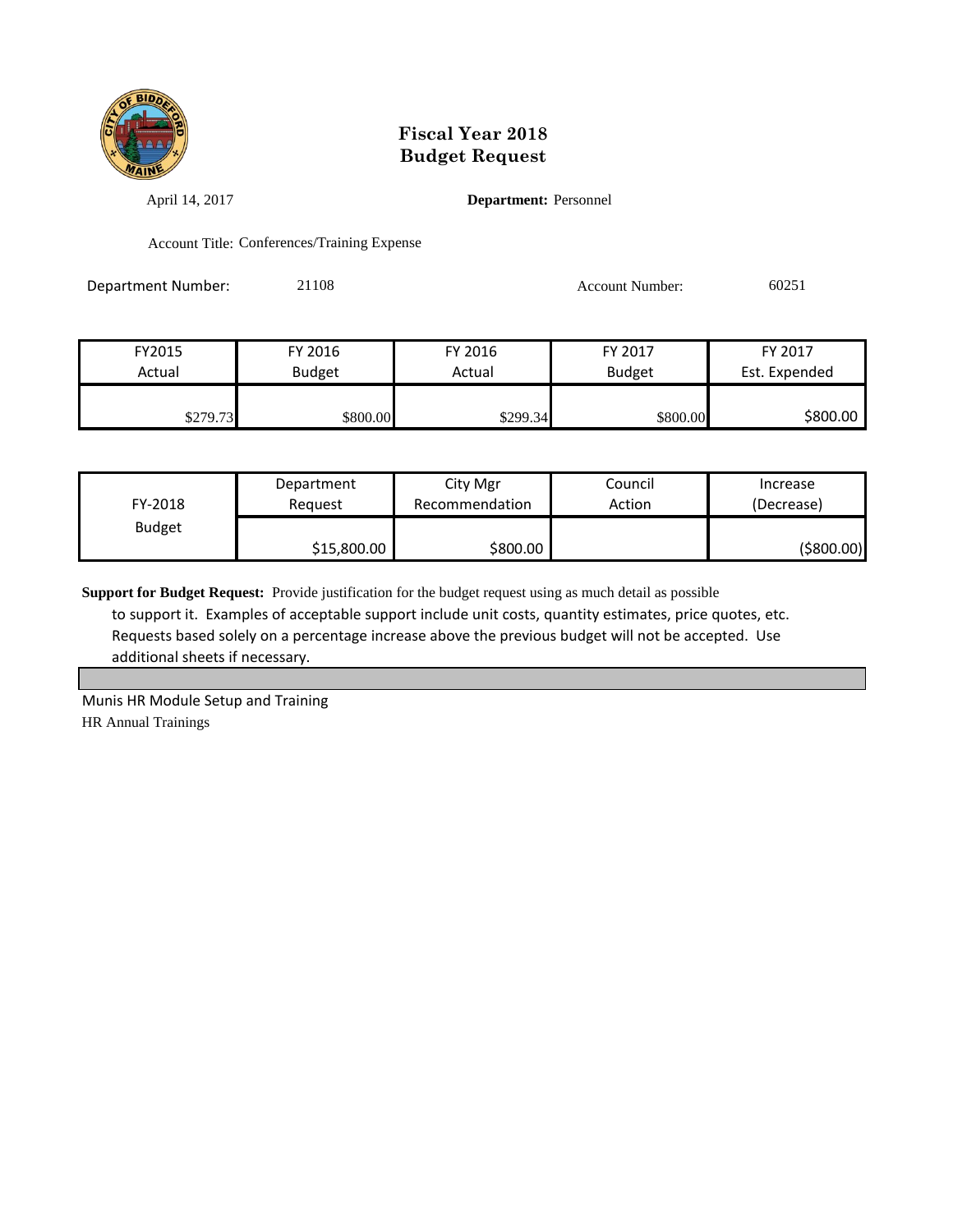

April 14, 2017 **Department:** Personnel

Account Title: Dues/Memberships Expense

Department Number: 21108 Account Number: 60256

| FY2015   | FY 2016       | FY 2016  | FY 2017       | FY 2017       |
|----------|---------------|----------|---------------|---------------|
| Actual   | <b>Budget</b> | Actual   | <b>Budget</b> | Est. Expended |
|          |               |          |               |               |
| \$190.00 | \$240.00      | \$190.00 | \$240.00      | \$240.00      |

| FY-2018       | Department | City Mgr       | Council | Increase    |
|---------------|------------|----------------|---------|-------------|
|               | Reauest    | Recommendation | Action  | (Decrease)  |
| <b>Budget</b> | \$240.00   | \$240.00       |         | ( \$240.00) |

**Support for Budget Request:** Provide justification for the budget request using as much detail as possible to support it. Examples of acceptable support include unit costs, quantity estimates, price quotes, etc. Requests based solely on a percentage increase above the previous budget will not be accepted. Use additional sheets if necessary.

Professtional Membership - Society for Human Resource Management Professional Membership-Maine Local Government Human Resources Association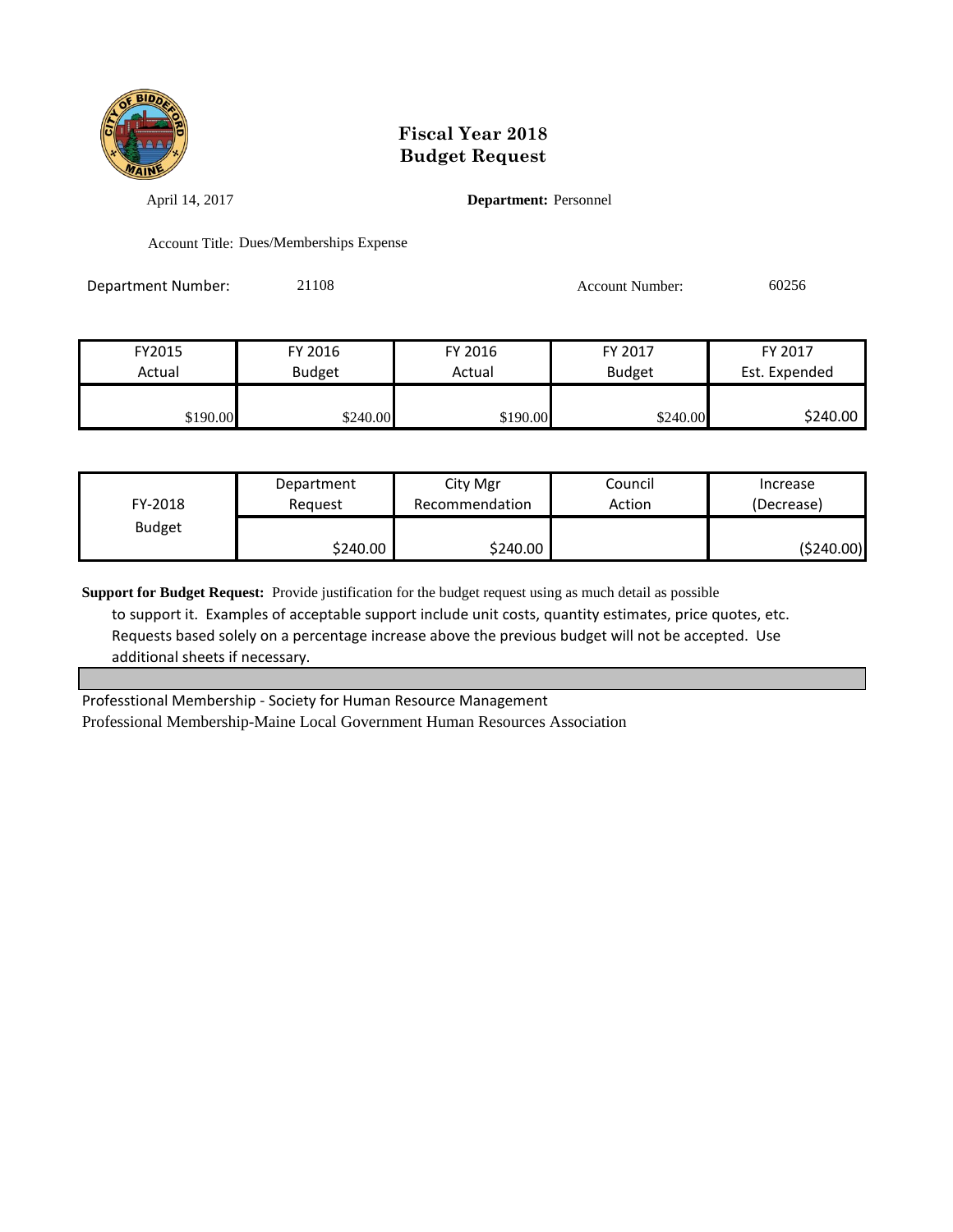

April 14, 2017 **Department:** Personnel

Account Title: Other Prof/Consult Srvs Exp

Department Number: 21108 21108 Account Number: 60306

| FY2015      | FY 2016       | FY 2016     | FY 2017       | FY 2017       |
|-------------|---------------|-------------|---------------|---------------|
| Actual      | <b>Budget</b> | Actual      | <b>Budget</b> | Est. Expended |
|             |               |             |               |               |
| \$19,844.00 | \$20,000.00   | \$13,776.00 | \$5,000.00    | \$0.00        |

| FY-2018       | Department | City Mgr       | Council | Increase      |
|---------------|------------|----------------|---------|---------------|
|               | Reauest    | Recommendation | Action  | (Decrease)    |
| <b>Budget</b> | \$2,000.00 | \$2,000.00     |         | ( \$3,000.00) |

**Support for Budget Request:** Provide justification for the budget request using as much detail as possible to support it. Examples of acceptable support include unit costs, quantity estimates, price quotes, etc. Requests based solely on a percentage increase above the previous budget will not be accepted. Use additional sheets if necessary.

Human Resources Consulting Fees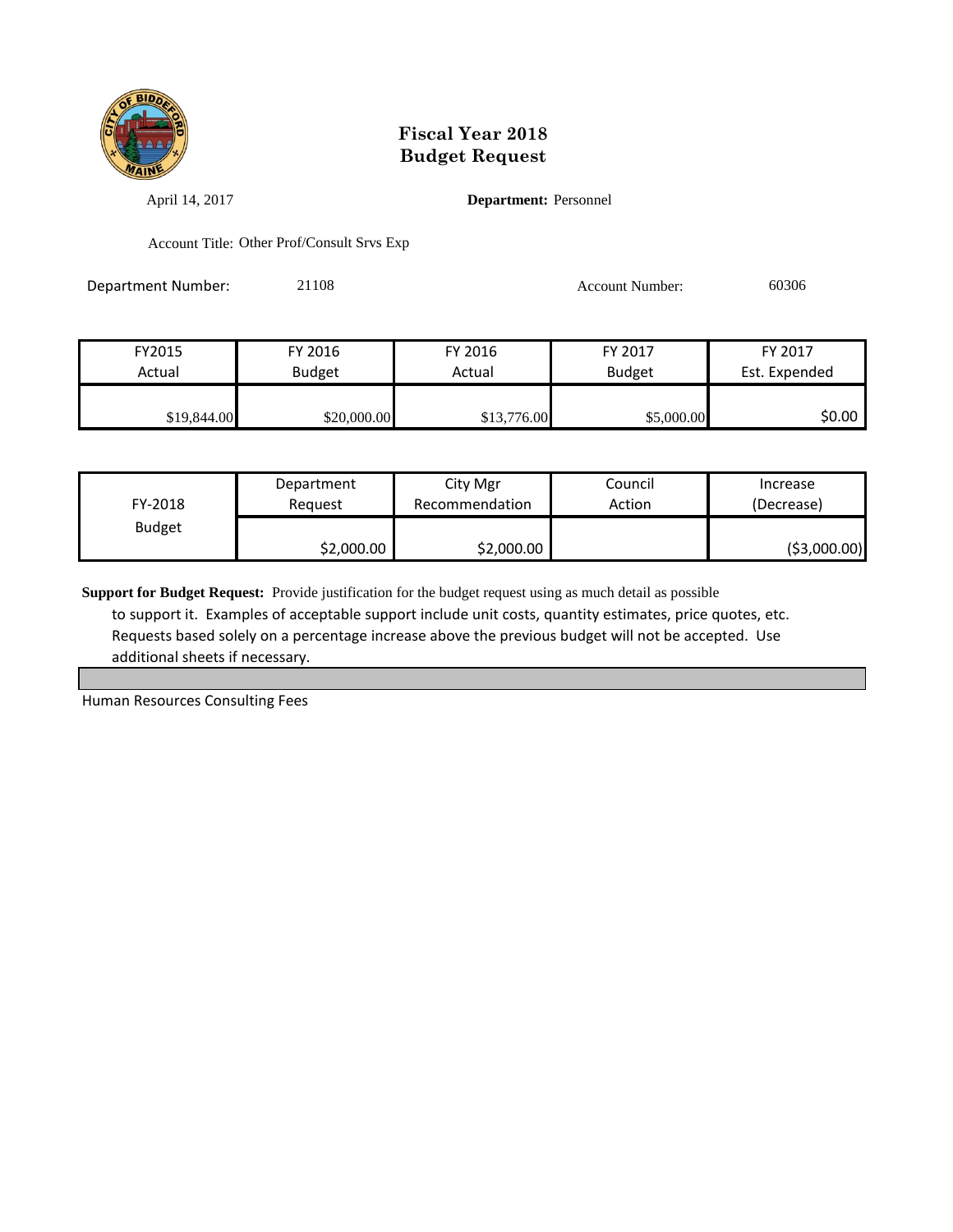

April 14, 2017 **Department:** Personnel

Account Title: Admin/Office Supp/Eqt Non-Cap

Department Number: 21108 21108 Account Number: 60500

| FY2015   | FY 2016       | FY 2016  | FY 2017       | FY 2017       |
|----------|---------------|----------|---------------|---------------|
| Actual   | <b>Budget</b> | Actual   | <b>Budget</b> | Est. Expended |
|          |               |          |               |               |
| \$300.00 | \$300.00      | \$300.00 | \$300.00      | \$273.72      |

| FY-2018       | Department | City Mgr       | Council | Increase   |
|---------------|------------|----------------|---------|------------|
|               | Reauest    | Recommendation | Action  | (Decrease) |
| <b>Budget</b> | \$300.00   | \$300.00       |         | \$0.00     |

**Support for Budget Request:** Provide justification for the budget request using as much detail as possible to support it. Examples of acceptable support include unit costs, quantity estimates, price quotes, etc. Requests based solely on a percentage increase above the previous budget will not be accepted. Use additional sheets if necessary.

Office Supplies